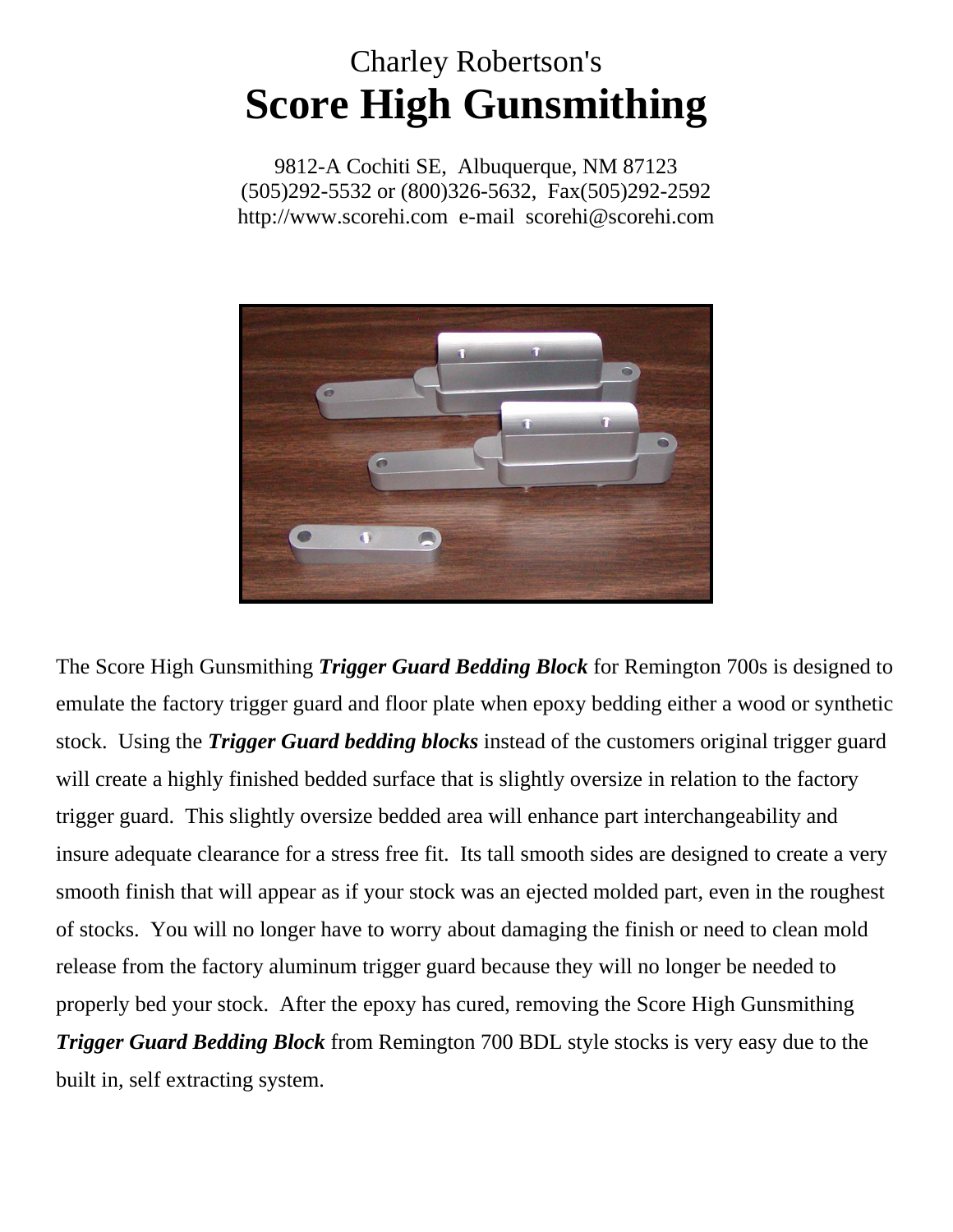## Using the Score High Gunsmithing *Trigger Guard Bedding Block*  for Remington 700s.

The bedding block is built in two sections (fig 1) and must be assembled properly. The bedding block has 3 5/16 X 24 screws. The center screw is used to hold the two sections together during bedding. The two internal screws are to be used to extract each section individually from the bedded stock. It is very important to remember that the bedding block does **NOT** have a nonstick finish and you will need to use an adequate amount of mold release or release agent on all surfaces of both sections to insure its ability to be removed from the cured epoxy. To properly assemble the bedding block, with the ¼ inch hex key, screw the two extraction screws in until the smooth polished end extends about 1/2 of an inch out of the bedding block (fig 2). Attach the long narrow trigger guard portion of the bedding block in the slot and tighten the 2 together using the center screw. Take note that the magazine box portion of the bedding block is tapered and the narrow end goes towards the muzzle end of the stock. After tightening the center screw and the two sections are together with no gaps insert the hex key thru the access hole and back out the two extracting screws until they just touch the trigger guard section The bedding block is now able to be used (fig 3)





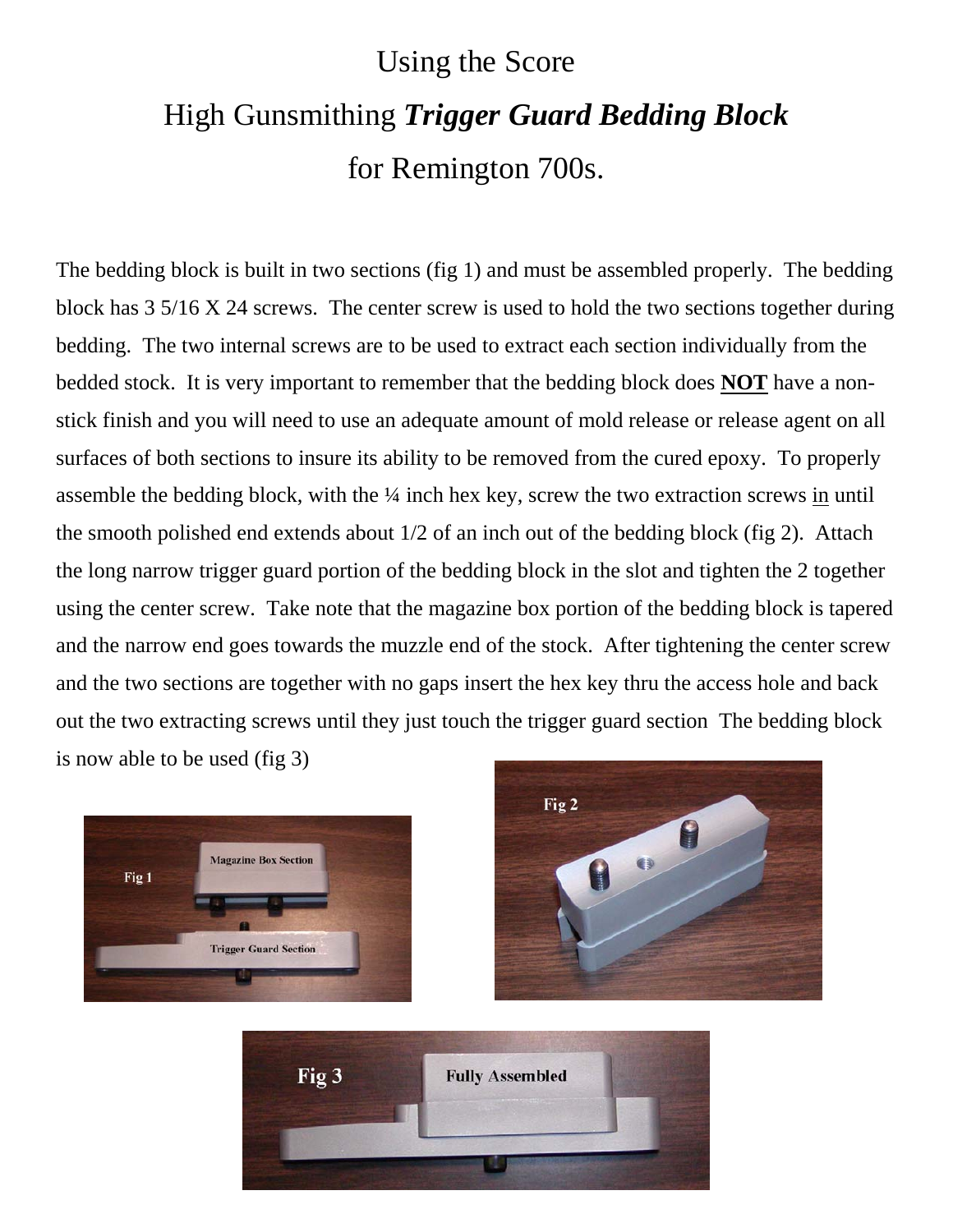## Using the Score High Gunsmithing *Trigger Guard Bedding Block*  for Remington 700s.

There are as many correct ways to use this tool, as there is stock bedding techniques. If you are pillar bedding a stock using *Score High Adjustable Bedding Pillars* or any other brand of stock bedding pillar, it is important that the height of the pillars is adjusted **using the factory trigger guard** with the magazine in place. After the pillars are properly adjusted and the rifle correctly feeds ammunition simply use the bedding block in lieu of the factory trigger guard to do the actual stock bedding. Some times you may have a desire to create a finished bedded surface around the entire magazine box and trigger guard area. If this is the case, I will give you some helpful tips. Apply the bedding epoxy to the surface of the stock that you desire to have a smooth bedded surface as if you were spreading peanut butter on bread. Next do the same thing to the mating surfaces of the bedding block. Slide the trigger guard bedding block into the stock before the barreled action. As the bedding block is inserted excess epoxy will be pushed up into the action area. This excess epoxy is now available to be used in the action area. After the epoxy has cured and you are ready to disassemble the bedded rifle, first remove the front and rear trigger guard screw. Next remove and set aside the center 5/16 screw that holds the two sections together. Now insert the hex key thru the access hole and back out each screw until you feel the head of the screw exert pressure on the trigger guard portion of the bedding block. By continuing to rotate the screws one complete revolution first one screw then the other then back to the first and so on. The trigger guard portion of the bedding block will be slowly pushed out of the bedding until it is free. Next insert the round 11/16 diameter aluminum rod provided into the bolt area of the action. Now using the same two screws you will be able to extract the magazine box section of the bedding block by tightening them against the aluminum rod. In the same manner as before, one rotation at a time first one screw then the other, you will be able to extract the magazine box portion of the bedding block until it is free.